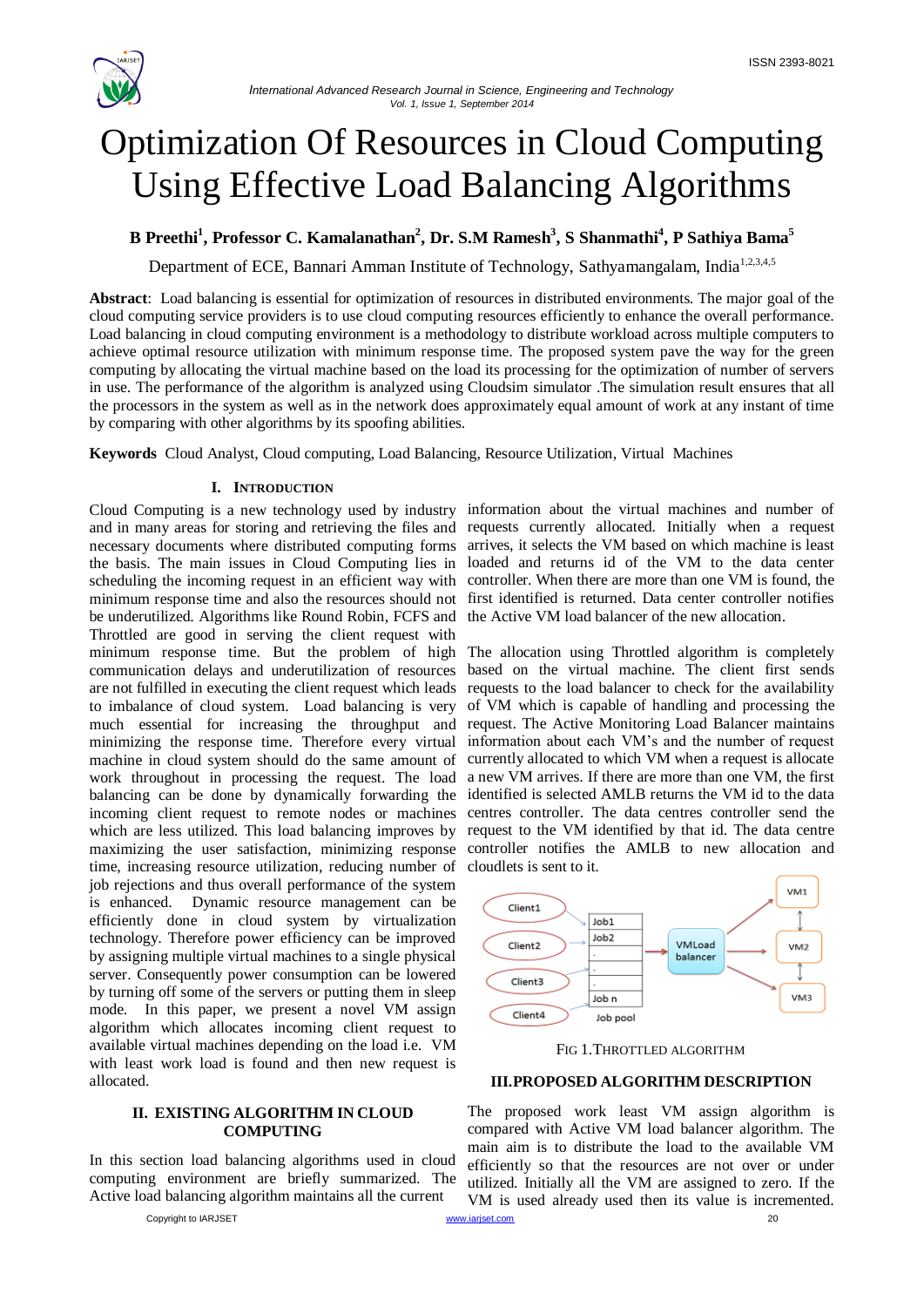

Then the VM having least value is assigned the load. If the CloudSim is a new generalized and extensible simulation selected VM is not free then it is excluded from the VM framework that enables seamless modeling, simulation, list.

## **ALGORITHM**

Least VM assign algorithm()

{ Inputs: Job=  $X_1X_2$  …  $X_n$ Initialize all the available VM to zero Old VM OVM<sub>1</sub> OVM<sub>2</sub>  $\ldots$ ... $\ldots$ ... $\ldots$ ... $\ldots$ OVM<sub>n</sub>=0; New VM  $NVM_1NVM_2$ , ... ... ... ... ... ... ,  $NVM_N=0$ ;

If  $(OVM_1==1)$  {  $NVM_1+=1;$ 

 } Else if

```
 {
```

```
NVM_1+=1:
```
 } SelectedVM=LeastVMof(NVM1,NVM2,…………………  $.$ NV $M_N$ ) If(Selected VM is free) {

Selected  $VM = \text{req}(X_1X_2\ldots\ldots\ldots X_n)$ 

}

Else

```
 {
       Least VM =exclude(selected VM)
 }
goto selected VM
```
### **IV.SIMULATORS**

To The main aim of simulator is to test the implementation work in the absence of the required environment. Thus in the cloud environment two simulator are used CloudSim and Vcloud. CloudSim is the open source. Some simulators available for the distributed field such as SimGrid, GridSim, etc such simulators are not valid for the cloud computing as the cloud environment having multiple layers while SimGrid and GridSim are made for the single layer environment.



experimentation of emerging Cloud computing infrastructures and management services. The simulation framework has the following novel features: (i) support for modeling and instantiation of large scale Cloud computing infrastructure, including data centers on a single physical computing node and java virtual machine; (ii) a selfcontained platform for modeling data centers, service brokers, scheduling, and allocations policies; (iii) availability of virtualization engine, which aids in creation and management of multiple, independent, and co-hosted virtualized services on a data center node; and (iv) flexibility to switch between space-shared and timeshared allocation of processing cores to virtualized services.

Cloud computing provides opportunity to dynamically scale the computing resources for applications. These Resources are shared among customers using virtualization technology. Using these resources efficiently is an open challenge. Since, cloud computing consists of large number of resources, testing these new policies on real world is time consuming and difficult. To ease the problem of modeling and testing policies, Virtual Cloud is being proposed, for cloud computing environment. Virtual Cloud helps developers to model and test, their policies to utilize the cloud computing resources efficiently. Developed as multi-layered architecture, this simulator helps to test new approaches, find the bottlenecks before implementing in real world cloud computing environment. We can use cloudsim for the implementation work as it is open source and much beneficial for our research work.

### **V. CONCLUSION**

Choosing right load balancer at the beginning is imperative to the success of complex implementations later. So far we studied about the various load balancing algorithms. The proposed algorithm least VM assign method distribute workload across multiple computers to achieve optimal resource utilization with minimum response time. Thus problems in existing algorithms are overcome in proposed method thus achieving increased resource utilization, minimum response time and maximum user satisfaction. Cloudsim simulator is used for algorithm implementations. Cloud sim is a framework which enables modelling and simulation and experimenting on designing Cloud computing infrastructure self-contained platform which can be used to model data centres, hosts, service brokers, scheduling and allocation policies

### **ACKNOWLEDGMENT**

This work is supported by my guide Prof.C Kamalanathan and my institution

#### **REFERENCES**

[1]. Amandeep Kaur sidhu1and Supriya Kinger2, "Analysis of Load Balancing Techniques in Cloud Computing", International Journal of Computers & Technology, volume 4, No. 2, March- April 2013, pg 737- 741.

Copyright to IARJSET **12.1 Community Construction** and the community of the community of the community of the community of the community of the community of the community of the community of the community of the community